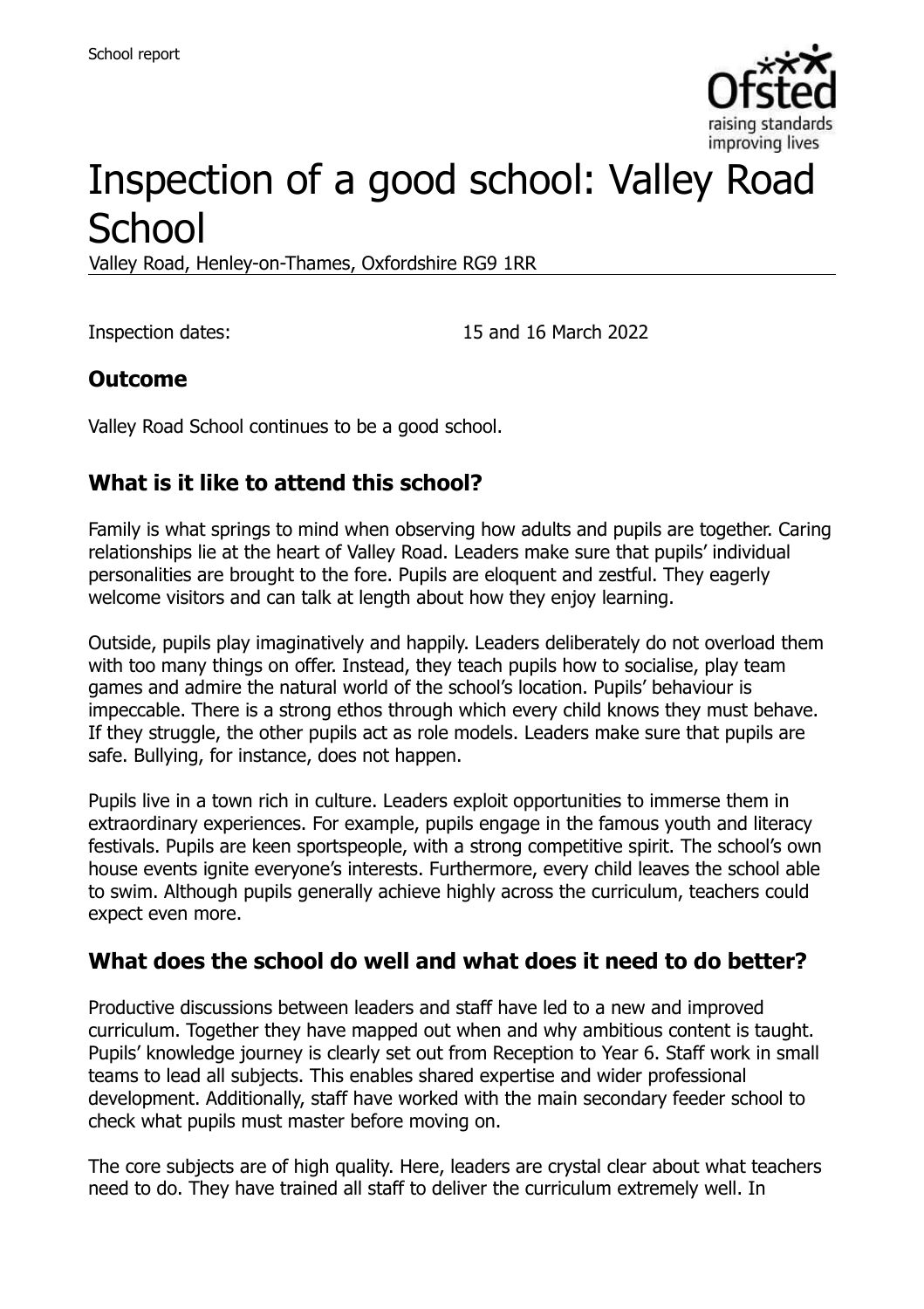

mathematics, teachers' subject knowledge is excellent. They explain concepts simply, which helps pupils to grasp some trickier ones. For example, in early years, children show aptitude for spending money up to 10 pence. In Year 2, pupils work well with reading time on an analogue clock. Furthermore, in Year 4, pupils are knowledgeable about multiplying and dividing decimals by 10. Staff use practical apparatus skilfully to deepen pupils' understanding. They revisit regularly to check what pupils remember. This helps teachers swiftly pick up on any misconceptions.

In teaching pupils to read, staff are following a new phonics programme. They have received the right training from the programme's makers. Not only that, but staff also revisit and review the expert learning modules. This is embedding greater consistency and flair across classes. Despite the COVID-19 pandemic, most pupils are firmly on track. Those who need extra help are prioritised daily. Leaders ensure that staff follow the programme's plans for the 'keep-up' sessions. Pupils have access to reading books that match the sounds they know.

Older pupils read avidly. They relish the school's library, where there is no limit on the number of books they can borrow. An impressive and diverse range is on offer. Pupils even read adapted versions of Shakespeare's key plays. What is so heartwarming is that pupils donate books to the library. They are keen to spread the joy of reading to others.

In some other subjects, teachers can be swayed by creative activities because they want to capture pupils' interests. This can result in pupils undertaking tasks that are not challenging enough. These occasional choices are counterproductive and sell pupils short in gaining more knowledge. Consequently, pupils' work sometimes does not showcase their great potential.

Aspirations for pupils with special educational needs and/or disabilities (SEND) are the same as for any other child. Leaders do not use a 'label' as a reason for lowering ambition. They ensure that assessments carried out are robust when identifying possible learning barriers. In lessons, adults use consistent strategies and approaches to enable pupils with SEND to learn the curriculum well.

The youngest children in the school sit sensibly when it is carpet time. They focus attentively. It is impressive how staff have negated the impact of the COVID-19 pandemic here. They have dedicated extra time to teaching children how to socialise and follow routines. Beyond pupils' excellent behaviour in lessons, they are most accepting of others. They celebrate differences. They are mature in their outlook on life.

Governors are deeply committed to this school. They bring a wealth of experience from their professional roles. With some new members coming on board, they know that rigorous training is key to doing the role well.

# **Safeguarding**

The arrangements for safeguarding are effective.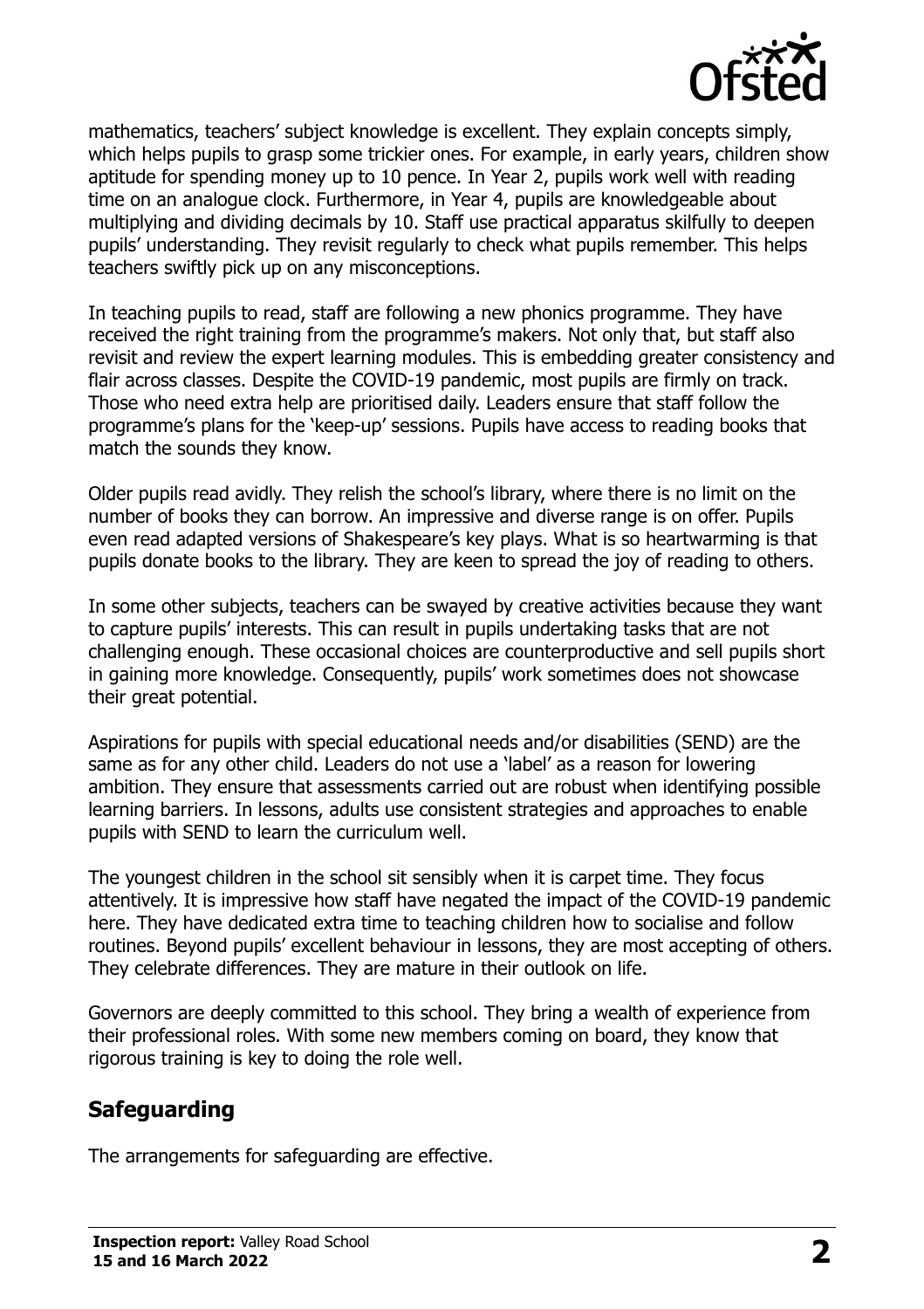

Leaders do what they can to help families. They look beneath the surface of the community and do not presume anything. Staff are trained regularly about a range of safeguarding issues. They know to always consider that something 'could happen here'. The school employs a trained counsellor to support children's mental health. Staff know that if they spot anything worrying, then the headteacher will act immediately. Pupils learn about water safety, given the area's riverside location. The police and fire service visit too. Some recruitment checks for staff were not correctly recorded. Leaders rectified this during the inspection.

### **What does the school need to do to improve?**

### **(Information for the school and appropriate authority)**

■ Some tasks that teachers set for pupils are not well designed to secure knowledge. These are neither ambitious nor demanding enough. This hinders pupils' work across the curriculum being of a consistently high quality. Leaders need to support teachers' pedagogical content knowledge to fully meet the aims of the school's curriculum.

### **Background**

When we have judged a school to be good, we will then normally go into the school about once every four years to confirm that the school remains good. This is called a section 8 inspection of a good or outstanding school, because it is carried out under section 8 of the Education Act 2005. We do not give graded judgements on a section 8 inspection. However, if we find evidence that a school would now receive a higher or lower grade, then the next inspection will be a section 5 inspection. Usually this is within one to two years of the date of the section 8 inspection. If we have serious concerns about safeguarding, behaviour or the quality of education, we will deem the section 8 inspection a section 5 inspection immediately.

This is the second section 8 inspection since we judged the school to be good in February 2012.

#### **How can I feed back my views?**

You can use [Ofsted Parent View](https://parentview.ofsted.gov.uk/) to give Ofsted your opinion on your child's school, or to find out what other parents and carers think. We use information from Ofsted Parent View when deciding which schools to inspect, when to inspect them and as part of their inspection.

The Department for Education has further quidance on how to complain about a school.

If you are the school and you are not happy with the inspection or the report, you can [complain to Ofsted.](https://www.gov.uk/complain-ofsted-report)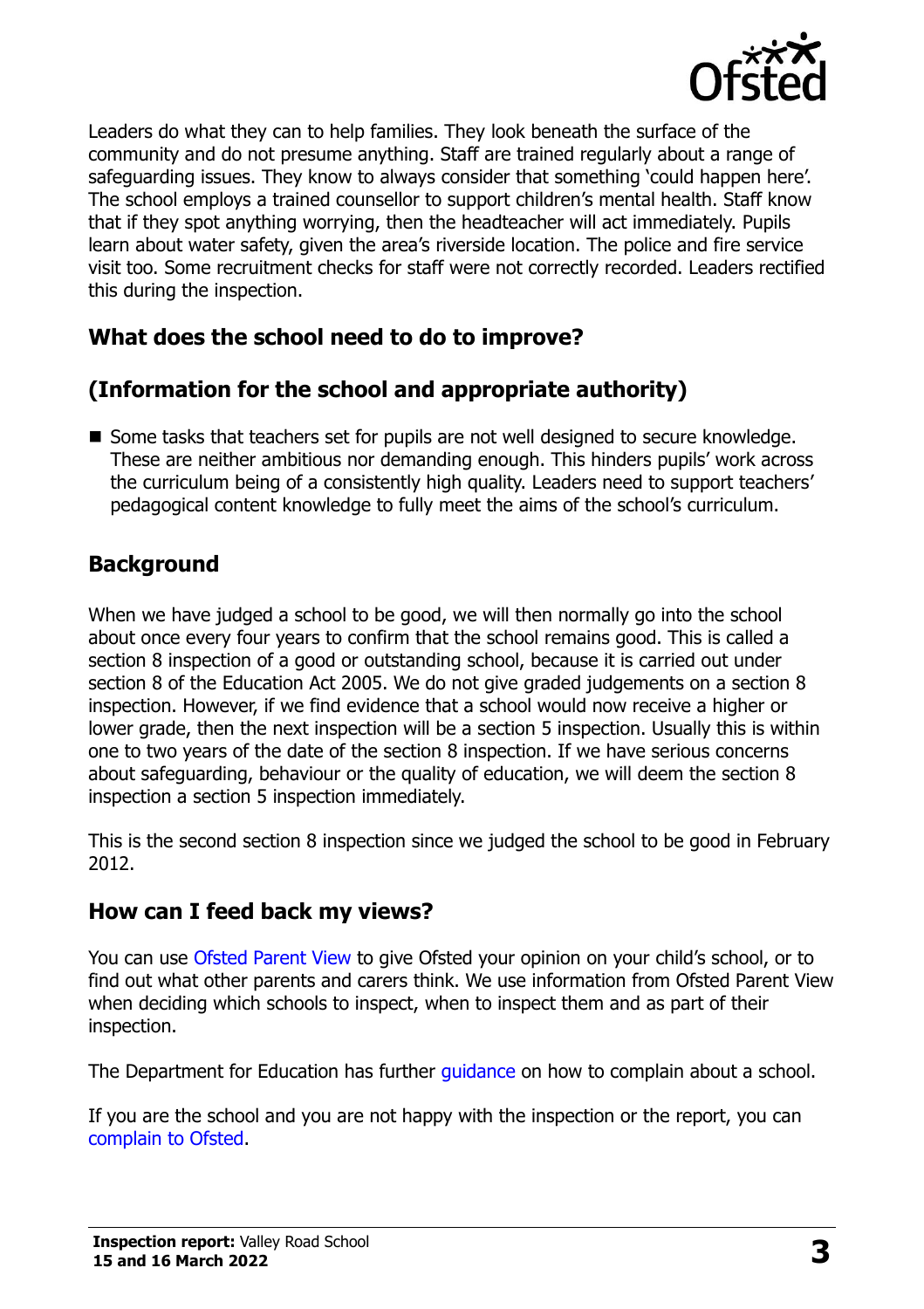

# **Further information**

You can search for [published performance information](http://www.compare-school-performance.service.gov.uk/) about the school.

In the report, '[disadvantaged pupils](http://www.gov.uk/guidance/pupil-premium-information-for-schools-and-alternative-provision-settings)' refers to those pupils who attract government pupil premium funding: pupils claiming free school meals at any point in the last six years and pupils in care or who left care through adoption or another formal route.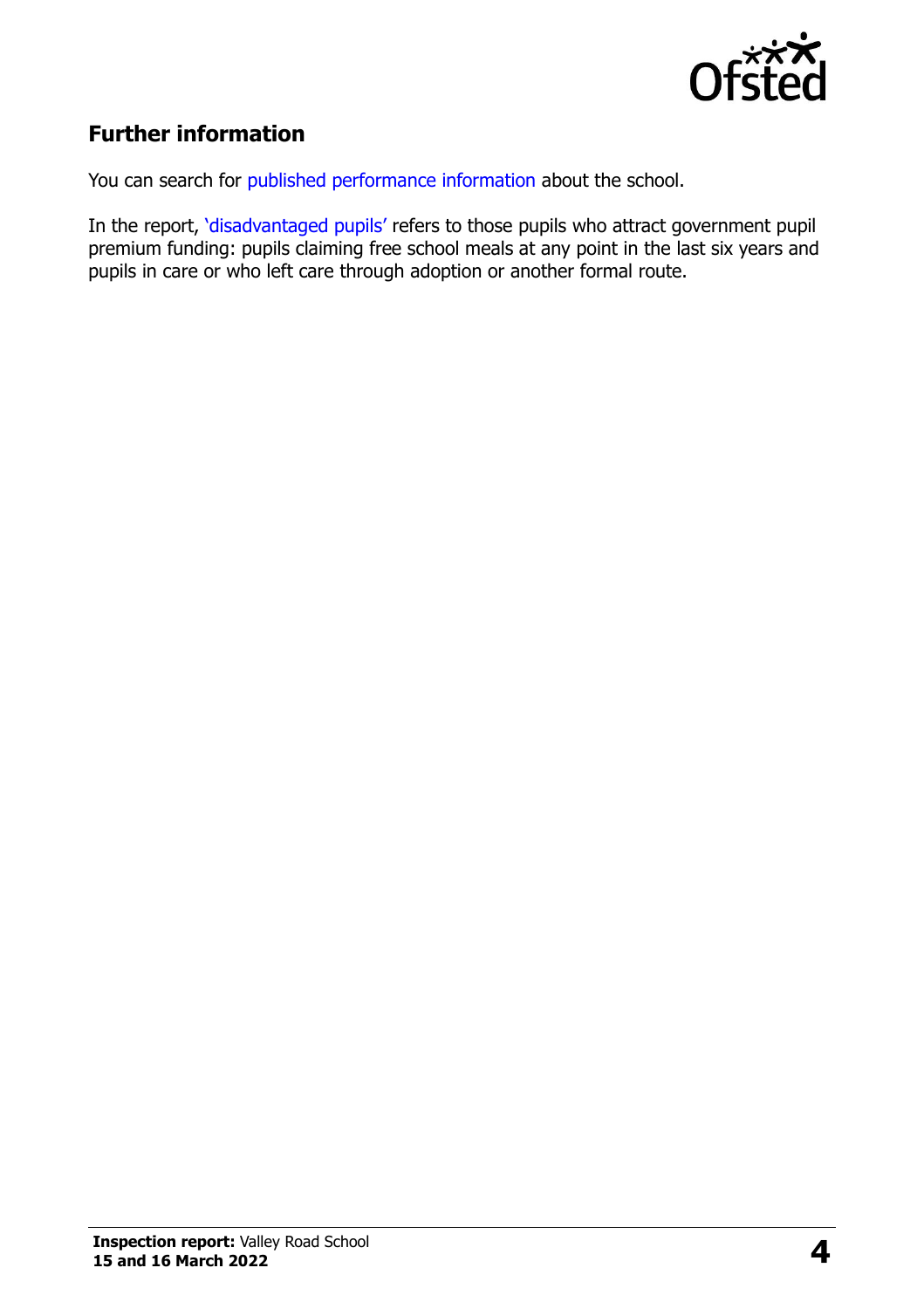

# **School details**

| Unique reference number             | 123041                                                               |
|-------------------------------------|----------------------------------------------------------------------|
| <b>Local authority</b>              | Oxfordshire                                                          |
| <b>Inspection number</b>            | 10207105                                                             |
| <b>Type of school</b>               | Primary                                                              |
| <b>School category</b>              | Community                                                            |
| Age range of pupils                 | 4 to 11                                                              |
| <b>Gender of pupils</b>             | Mixed                                                                |
| Number of pupils on the school roll | 190                                                                  |
| <b>Appropriate authority</b>        | The governing body                                                   |
| <b>Chair of governing body</b>      | Dan Herbert                                                          |
| <b>Headteacher</b>                  | <b>Timothy Coulson</b>                                               |
| Website                             | www.valley-road.oxon.sch.uk                                          |
| Date of previous inspection         | 17 January 2017, under section 8 of the<br><b>Education Act 2005</b> |

# **Information about this school**

■ The school does not currently use any alternative provision.

#### **Information about this inspection**

This was the first routine inspection the school had received since the COVID-19 pandemic began. The inspector discussed the impact of the pandemic with leaders, and has taken that into account in his evaluation of the school.

- The inspector met with the headteacher, staff and pupils. He also met with the chair and vice-chair of governors. He held a telephone conversation with a school improvement officer from the local authority.
- The inspector carried out deep dives into these subjects: early reading, mathematics and history. To do this, he discussed the curriculum with subject leaders, visited lessons, had discussions with staff, spoke to pupils about their learning and looked at pupils' work.
- Some younger pupils were observed reading to a familiar adult by the inspector.
- To evaluate the effectiveness of safeguarding, the inspector spoke with staff and pupils. He met with the designated safeguarding lead to examine records and actions. This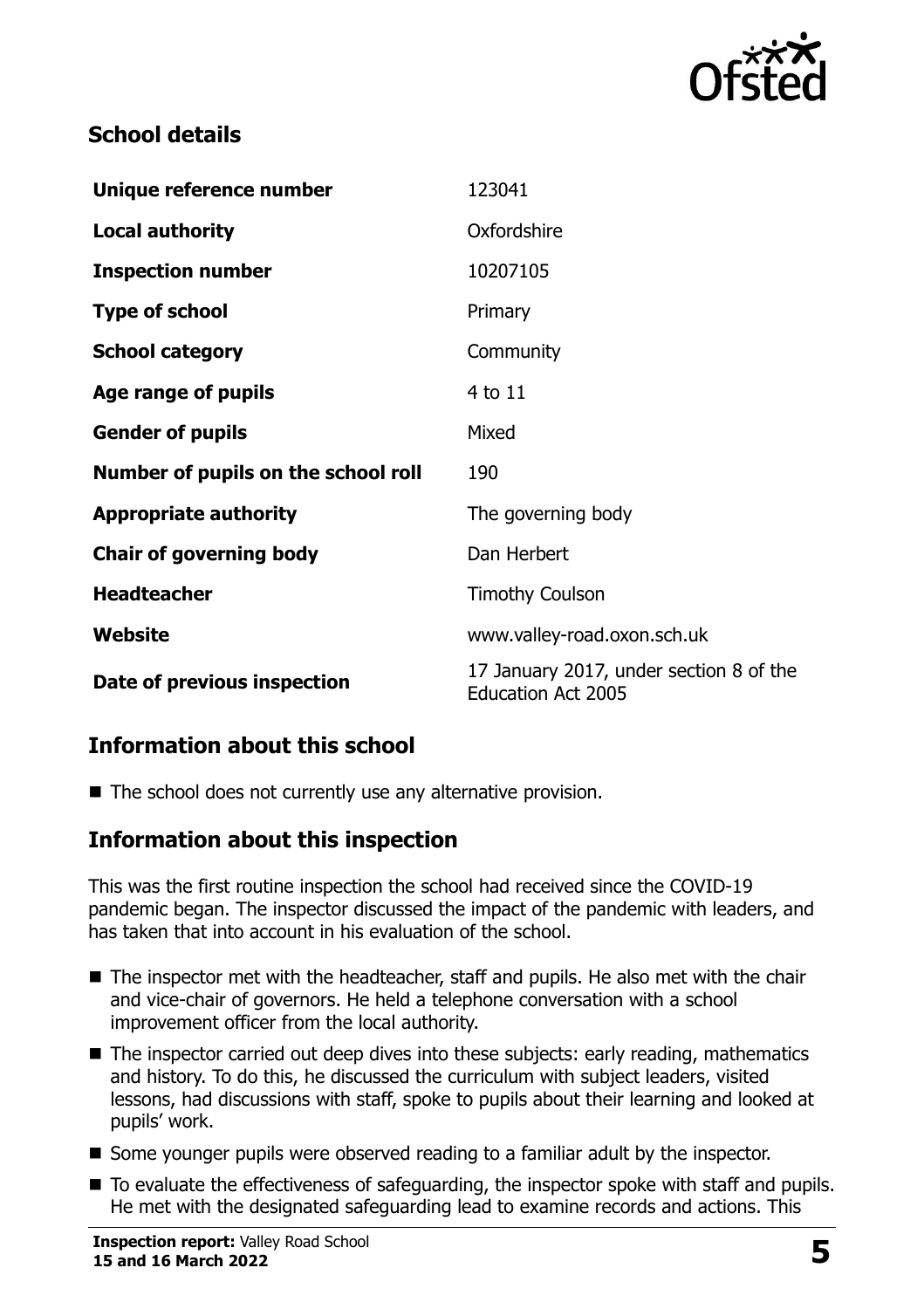

included sampling a range of safeguarding documentation. He reviewed checks on the safer recruitment of staff and training records.

- The inspector met with pupils from different year groups to talk about their learning and experiences at school.
- The views of staff, parents and carers and pupils were gathered through discussions and Ofsted's online surveys.
- The inspector scrutinised a range of documentation provided by the school. This included the school improvement plan, leaders' self-evaluation, school policies, curriculum documents, published information about pupils' performance and minutes of governing body meetings.

#### **Inspection team**

James Broadbridge, lead inspector Her Majesty's Inspector